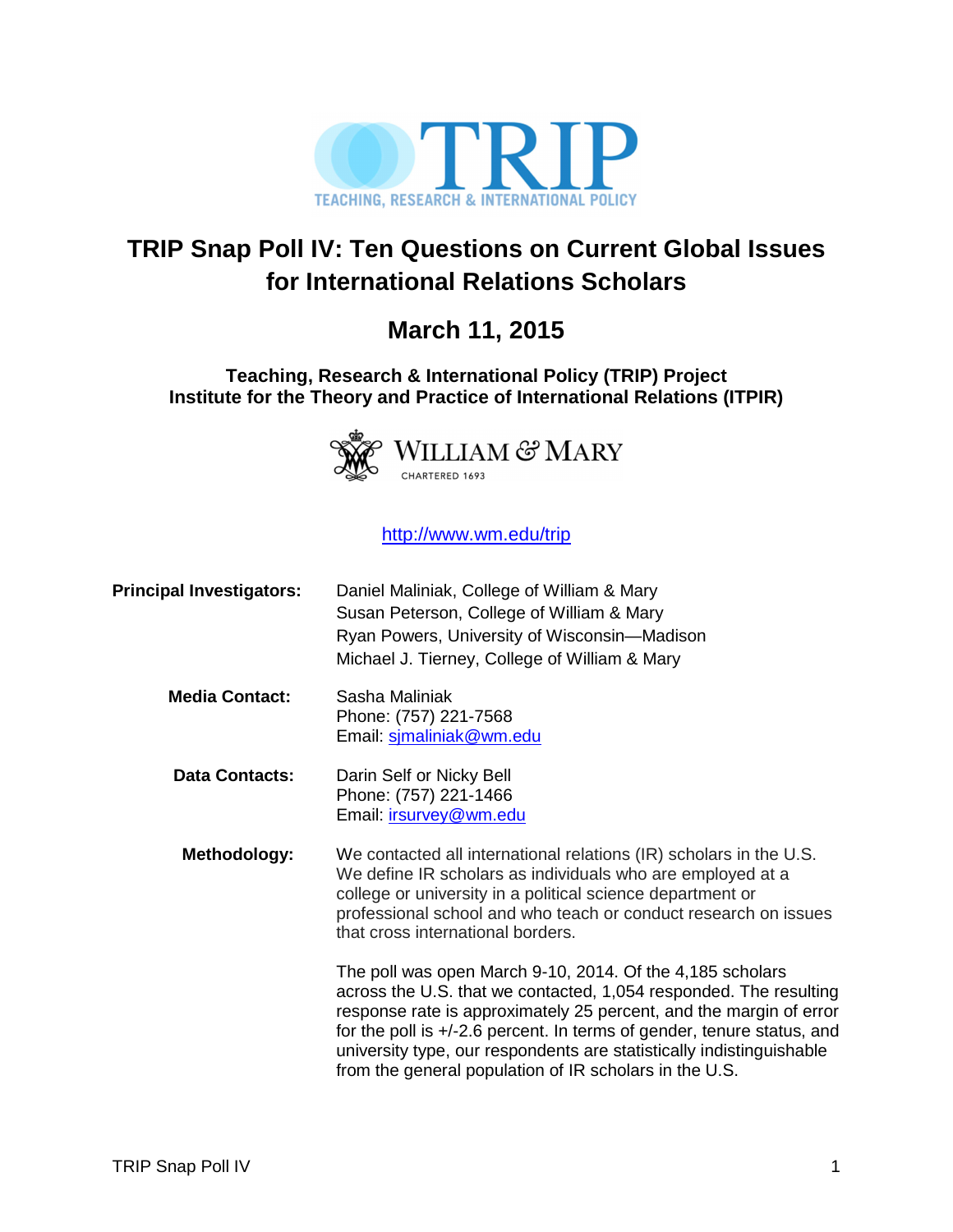# **Introduction**

By Daniel Maliniak, Susan Peterson, Ryan Powers, and Michael J. Tierney

We are pleased to share the results of the fourth Teaching, Research, and International Policy (TRIP) Snap Poll. With support from the Carnegie Corporation of New York, we field Snap Polls several times a year. Our polls provide real-time data in the wake of significant policy proposals, during international crises, and on emerging foreign policy debates. In this poll, we asked about Greece's future in the Eurozone, the continuing crisis in Ukraine, the proposed nuclear deal between the P5+1 and Iran, the use of military force against ISIS, Ebola eradication efforts, the Trans-Pacific Partnership, the U.S.-Israeli relationship, climate change, and President Obama's foreign policy. A related essay identifying some interesting patterns and raising new questions is published on ForeignPolicy.com.

### **How TRIP Snap Polls work**

TRIP Snap Polls survey all IR scholars in the United States. To be included in our sample, individuals must be employed at a U.S. college or university in a political science department or professional school and teach or conduct research on issues that cross international borders. To date we have identified 4,185 individuals who fit these criteria. The Snap Poll was open for 40 hours from 8:00am PST Monday, March 9 to 11:59pm PST Tuesday, March 10. In this poll, 1,054 scholars responded to at least one question of the ten shown, a response rate of approximately 25 percent with a margin of error of +/- 2.6%. The number of responses to each question is listed below. The limited demographic information that we have on our respondents suggests that they are broadly representative of the discipline as a whole.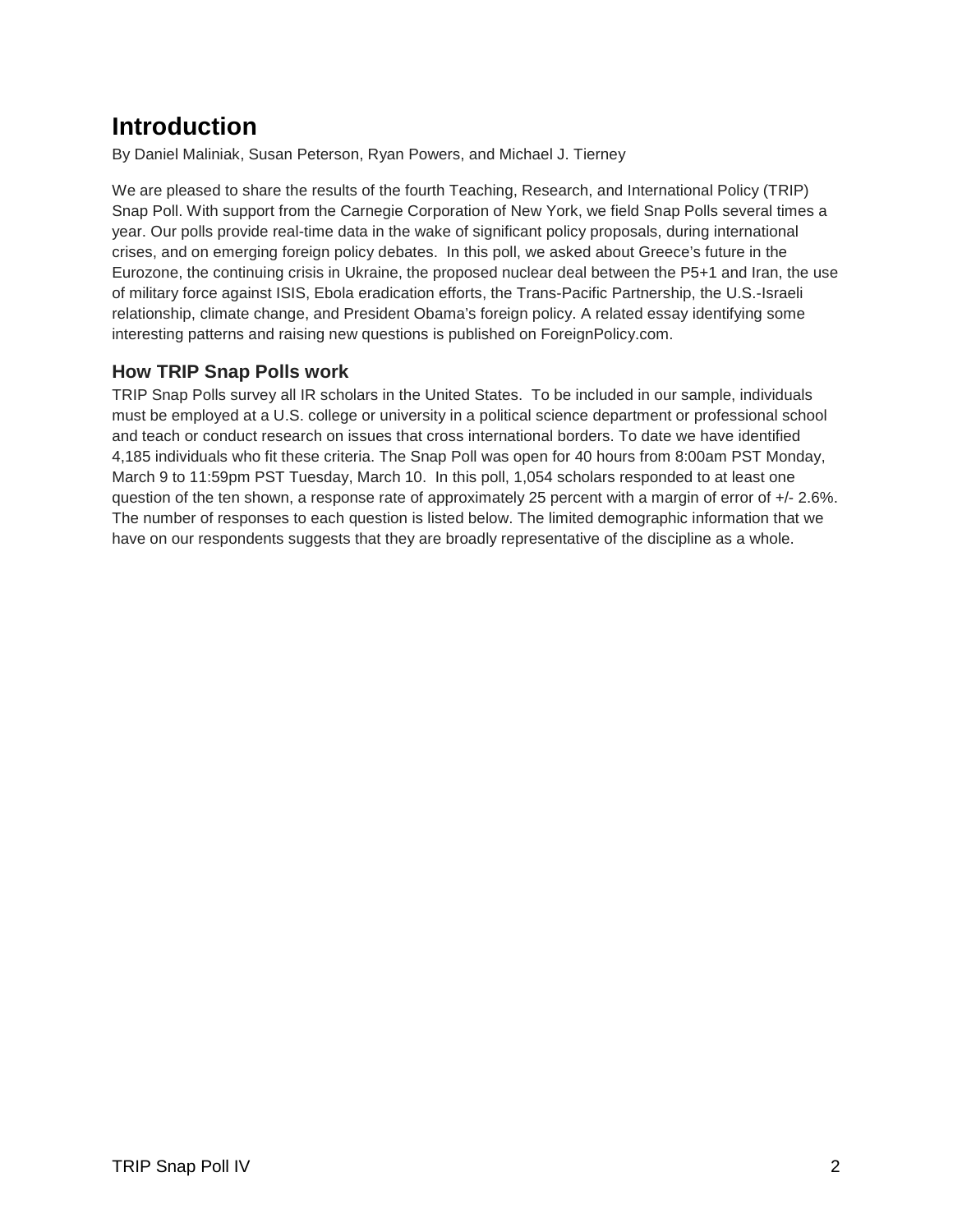## **Survey Results**

**Question 1:** One year from now, will Greece still be using the Euro as its currency?

| <b>Response Option</b> | Count | Percent |
|------------------------|-------|---------|
| Yes                    | 798   | 76.1    |
| N٥                     | 96    | 92      |
| Don't know             | 155   | 14.8    |

One year from now, will Greece still be using the Euro as its currency?



 $N = 1049$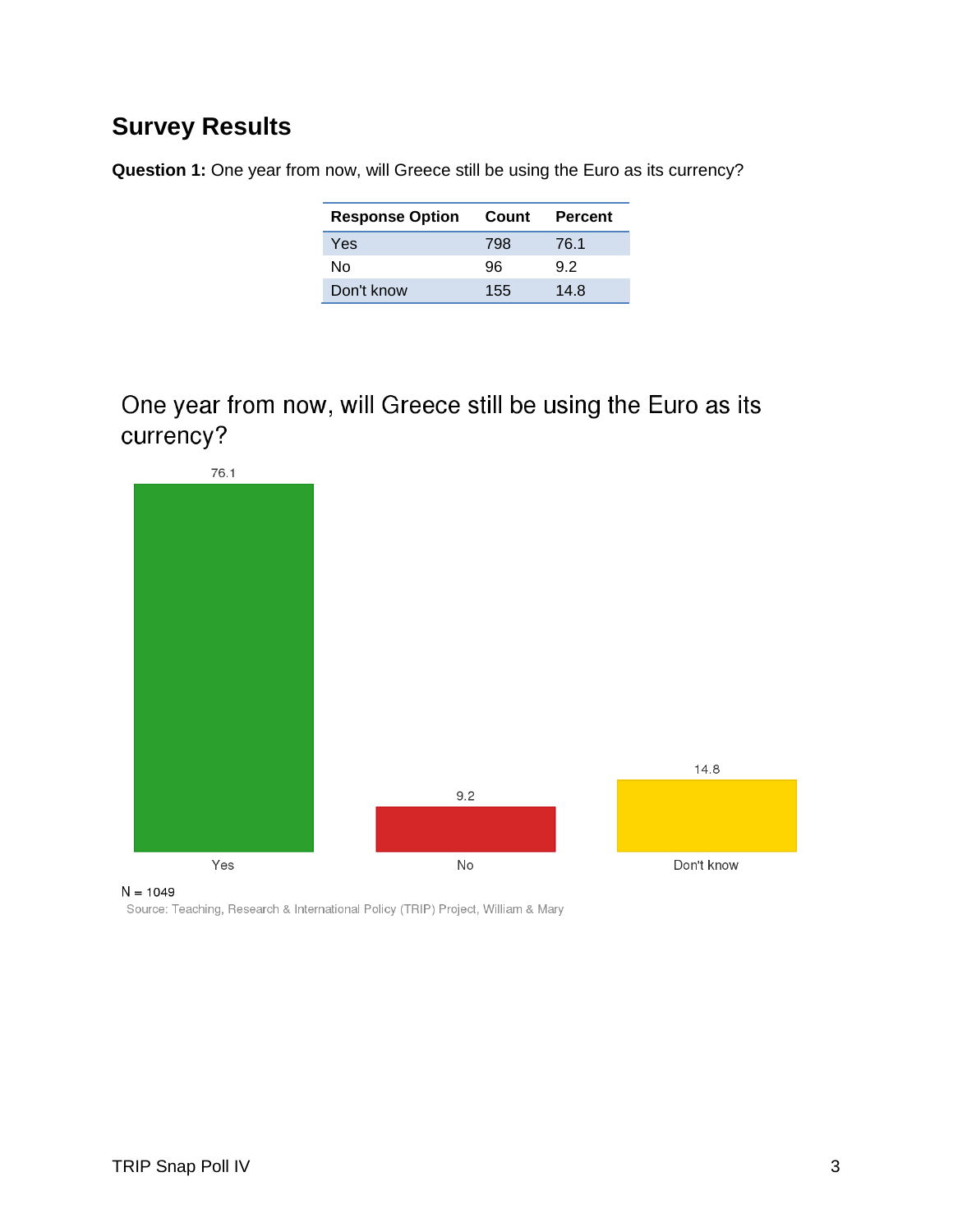| <b>Question 2:</b> In response to the situation involving Russia and Ukraine, should the United States |
|--------------------------------------------------------------------------------------------------------|
| send arms and other military supplies to the Ukrainian government?                                     |

| <b>Response Option</b> | Count | Percent |
|------------------------|-------|---------|
| Yes                    | 344   | 32.8    |
| N٥                     | 627   | 59.8    |
| Don't know             | 78    | 74      |

In response to the situation involving Russia and Ukraine, should the United States send arms and other military supplies to the Ukrainian government?



Source: Teaching, Research & International Policy (TRIP) Project, William & Mary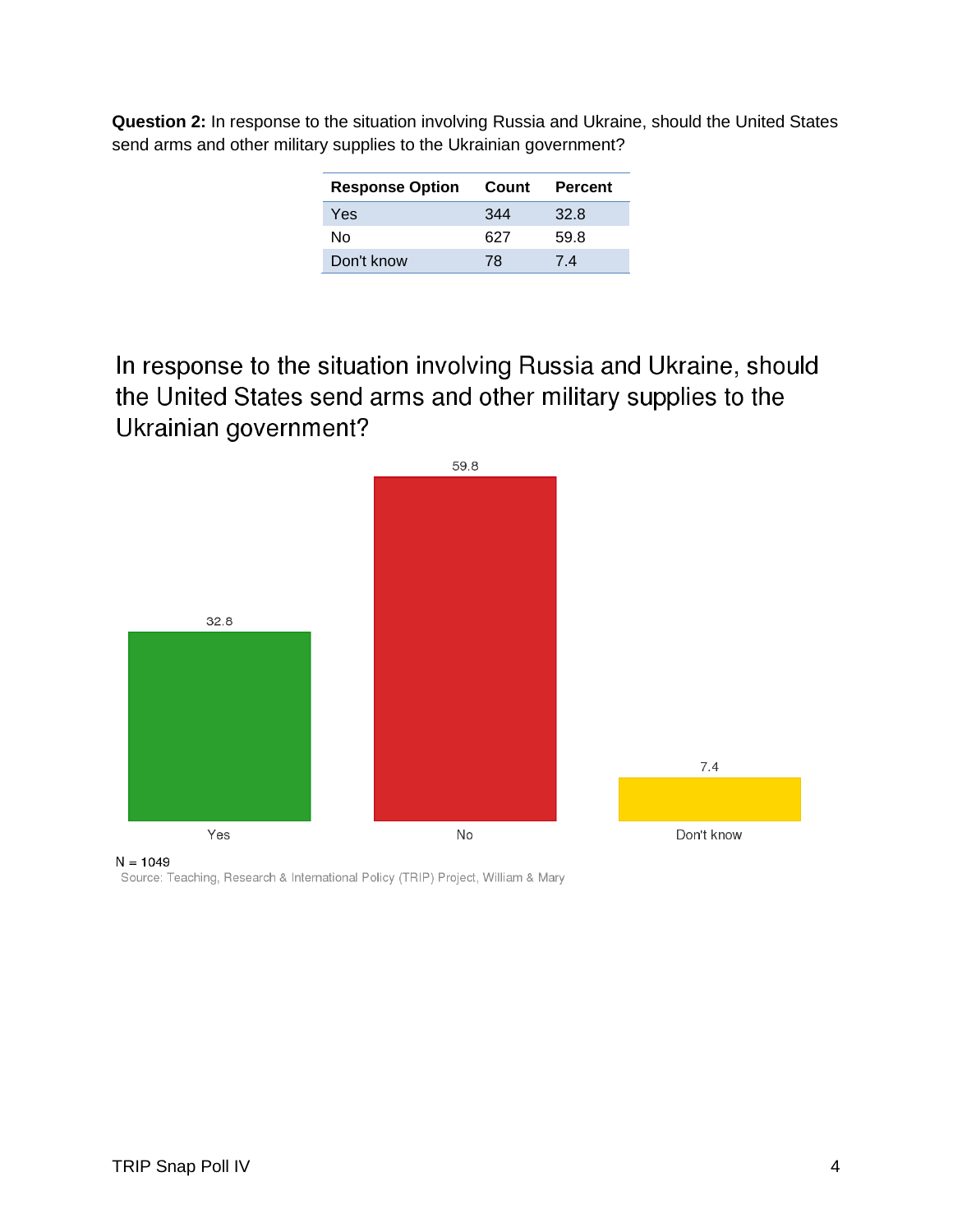**Question 3 (random assignment)**: The United States, United Kingdom, France, Germany, Russia, and China are negotiating a long-term nuclear deal with Iran. News reports suggest that any final agreement will allow Iran to retain the ability to enrich nuclear fuel for civilian applications. Would such an agreement be helpful or harmful to U.S. national security?

| <b>Response Option</b>      | Count | <b>Percent</b> |  |
|-----------------------------|-------|----------------|--|
| Helpful                     | 169   | 32.8           |  |
| More helpful than harmful   | 226   | 43.9           |  |
| Neither helpful nor harmful | 57    | 11.1           |  |
| More harmful than helpful   | 39    | 7.6            |  |
| Harmful                     | 24    | 47             |  |

**\*Please see above for exact question text. The question below is truncated for readability.** 

Would a reported long-term nuclear deal between the P5+1 and Iran be helpful or harmful for U.S. national security?



 $N = 515$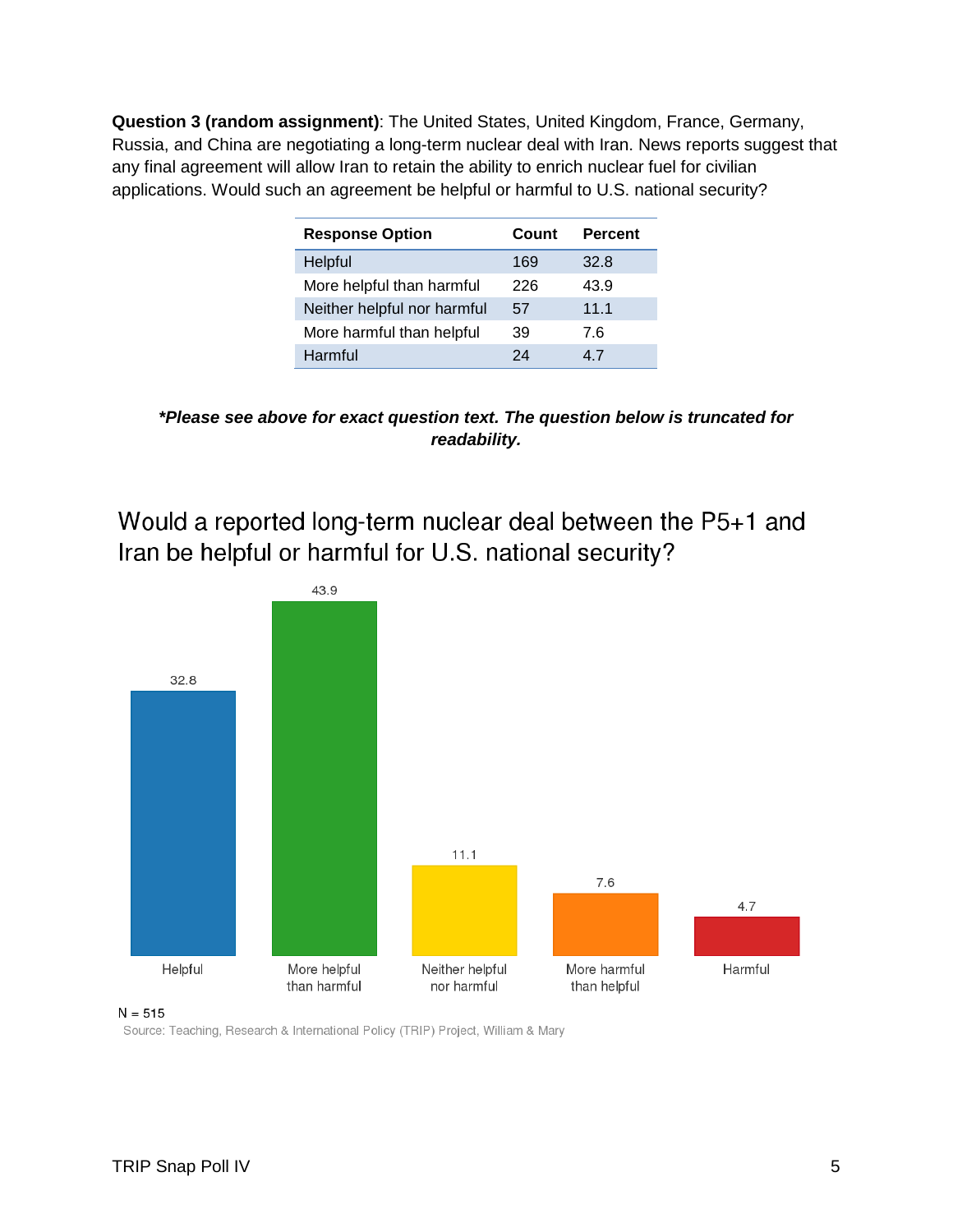| <b>Question 3 (continued)</b> : On a scale of 0 to 100, with 0 being "very weak" and 100 being "very |  |  |  |
|------------------------------------------------------------------------------------------------------|--|--|--|
| strong," how would you rate the state of U.S.-Israeli relations:                                     |  |  |  |

| <b>Response Option</b> | Average |
|------------------------|---------|
| One year ago           | 68.7    |
| Today                  | 54.6    |
| In 5 years             | 61.6    |
|                        |         |

|  | *Please note that the y-axis has been truncated below for readability. |  |
|--|------------------------------------------------------------------------|--|
|--|------------------------------------------------------------------------|--|

On a scale of 0 to 100, with 0 being "very weak" and 100 being "very strong," how would you rate the state of U.S.-Israeli relations:



 $N = 522$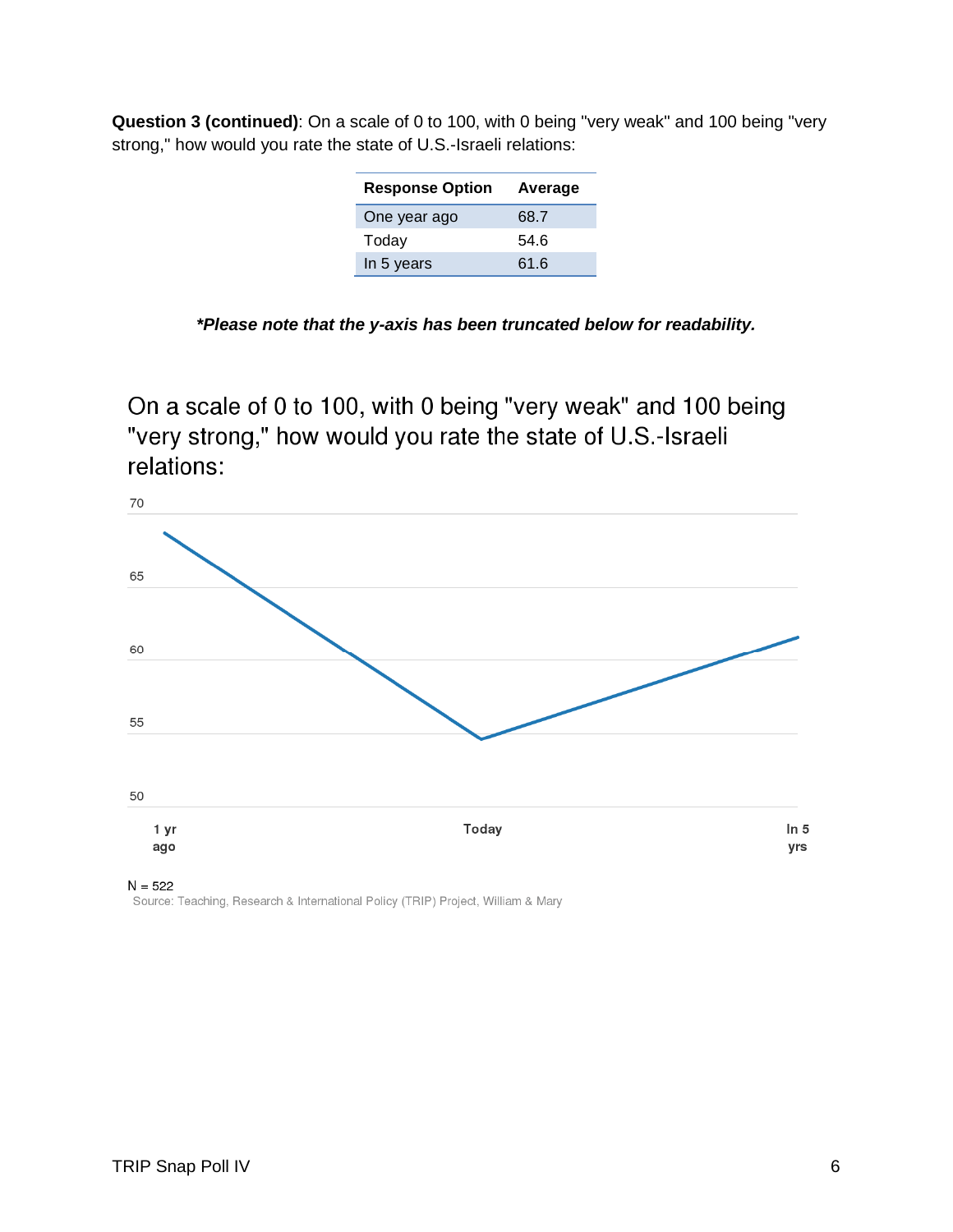**Question 4 (random assignment):** Overall, has President Obama's foreign policy produced greater costs to the United States through action and intervention or through inaction and nonintervention?

| <b>Response Option</b>                             | Count | <b>Percent</b> |
|----------------------------------------------------|-------|----------------|
| Greater costs through action and intervention      | 197   | 38.0           |
| Greater costs through inaction and nonintervention | 185   | 35.7           |
| Don't know                                         | 136   | 26.3           |

Overall, has President Obama's foreign policy produced greater costs to the United States through action and intervention or through inaction and nonintervention?



Source: Teaching, Research & International Policy (TRIP) Project, William & Mary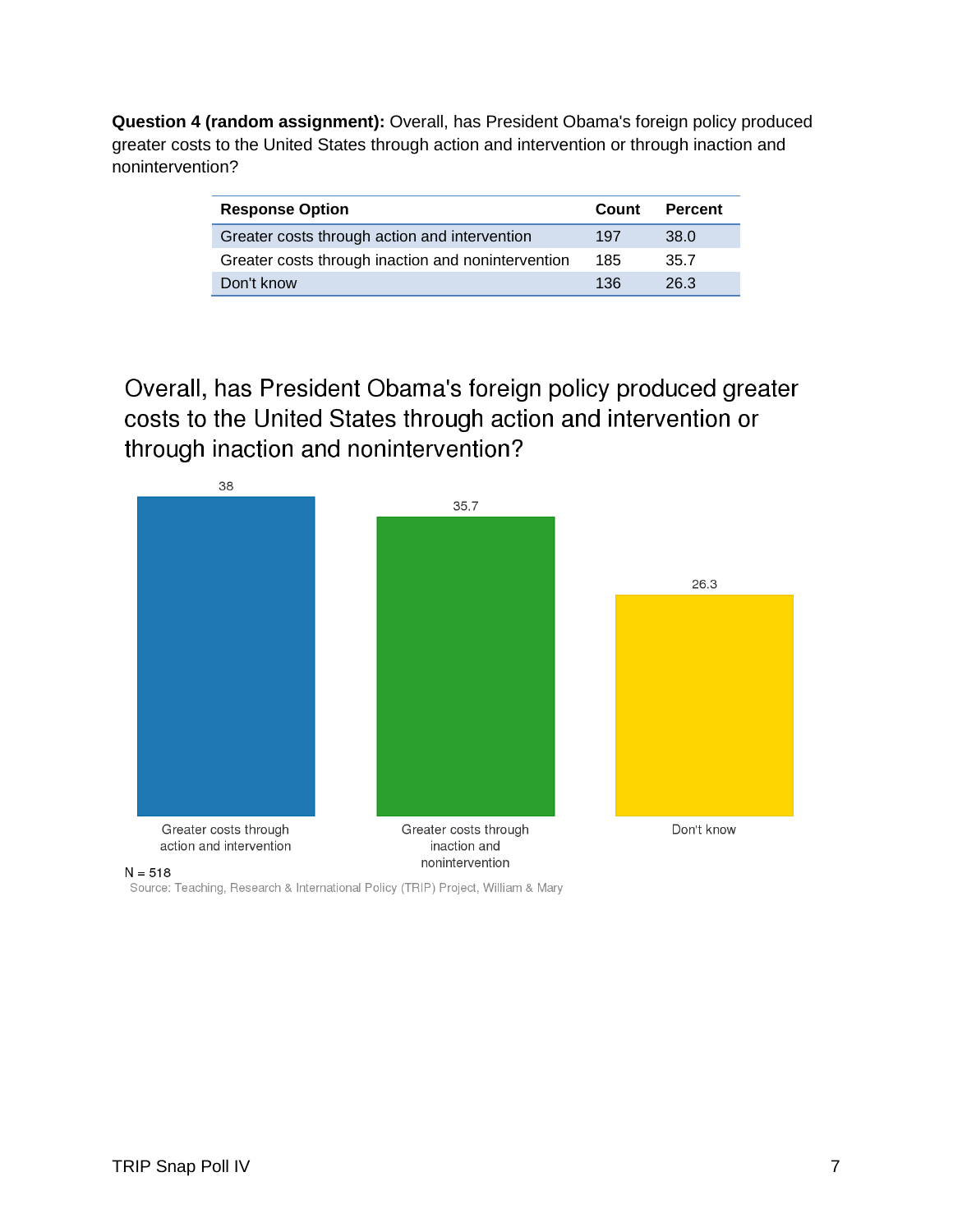**Question 4 (continued):** Overall, has President Obama's foreign policy produced greater benefits to the United States through action and intervention or through inaction and nonintervention?

| <b>Response Option</b>                                | Count | <b>Percent</b> |
|-------------------------------------------------------|-------|----------------|
| Greater benefits through action and intervention      | 136   | 274            |
| Greater benefits through inaction and nonintervention | 249   | 50.1           |
| Don't know                                            | 112   | 22.5           |

Overall, has President Obama's foreign policy produced greater benefits to the United States through action and intervention or through inaction and nonintervention?



 $N = 497$ 

Source: Teaching, Research & International Policy (TRIP) Project, William & Mary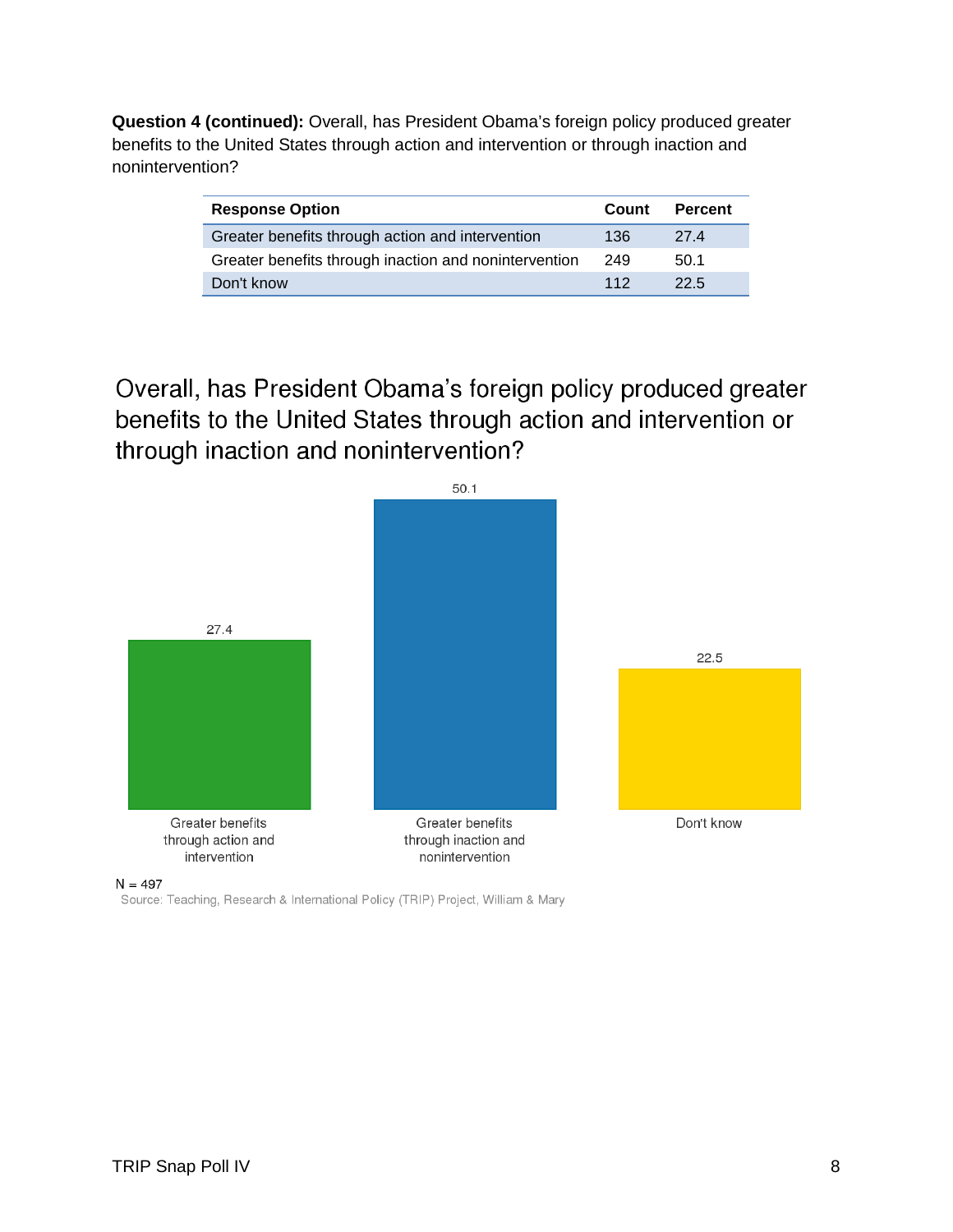**Question 5:** Last month, President Obama asked Congress to approve a resolution (AUMF) specifically authorizing the use of military force against ISIS. This new authorization would be limited to three years in length, repeal the 2002 Authorization for Use of Military Force Against Iraq, and prohibit the "use of the United States Armed Forces in enduring offensive ground combat operations." Should Congress approve this resolution?

| <b>Response Option</b>                                         |     | <b>Percent</b> |
|----------------------------------------------------------------|-----|----------------|
| Yes, Congress should pass the AUMF in its current form         | 549 | 52.3           |
| Yes, Congress should pass an AUMF, but not in its current form | 291 | 27 Z           |
| No, Congress should not pass any AUMF                          | 154 | 14.7           |
| Don't know                                                     | 56  | 5.3            |

**\*Please see above for exact question text. The question below is truncated for readability.** 

Should Congress approve the proposed Authorization for Use of Military Force (AUMF) resolution against ISIS?



 $N = 1050$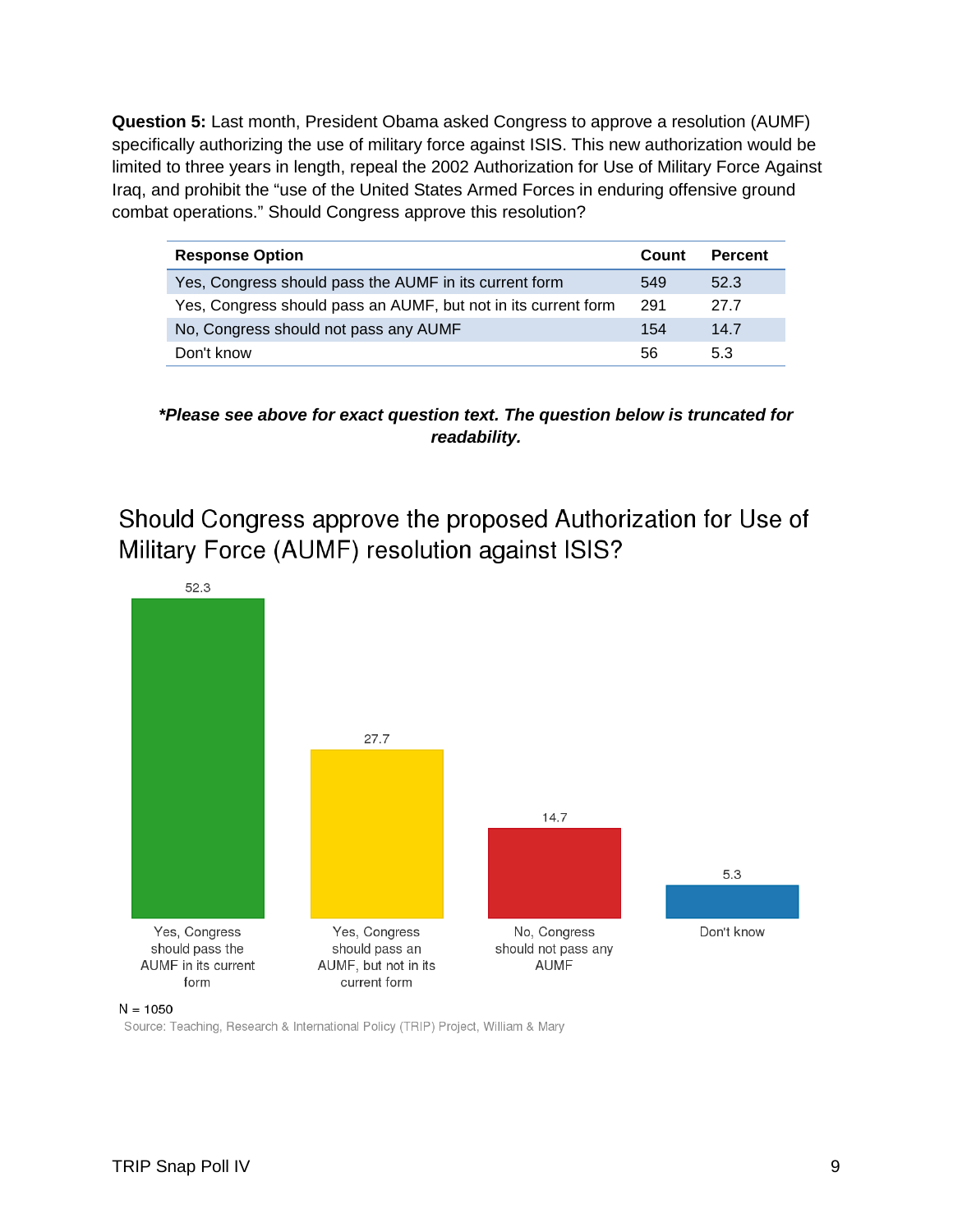**Question 6:** Regardless of your answer to the previous question, assuming Congress does approve a new Authorization for Use of Force (AUMF) against ISIS, which of the following limitations should be included?

| <b>Response Option</b>                                                                            | Count | <b>Percent</b> |
|---------------------------------------------------------------------------------------------------|-------|----------------|
| A provision preventing the use of U.S. forces in "enduring offensive ground combat<br>operations" | 442   | 42.6           |
| A provision limiting the authorization to a specific length of time                               | 529   | 51.0           |
| A provision repealing the 2002 Authorization for the Use of Force against Iraq                    | 565   | 54.5           |
| Other                                                                                             | 60    | 5.8            |
| None of the above                                                                                 | 196   | 18.9           |

**\*Please see above for exact question text. The question below is truncated for readability.** 

Assuming Congress does approve a new Authorization for Use of Military Force (AUMF) against ISIS, which of the following limitations should be included?



#### $N = 1037$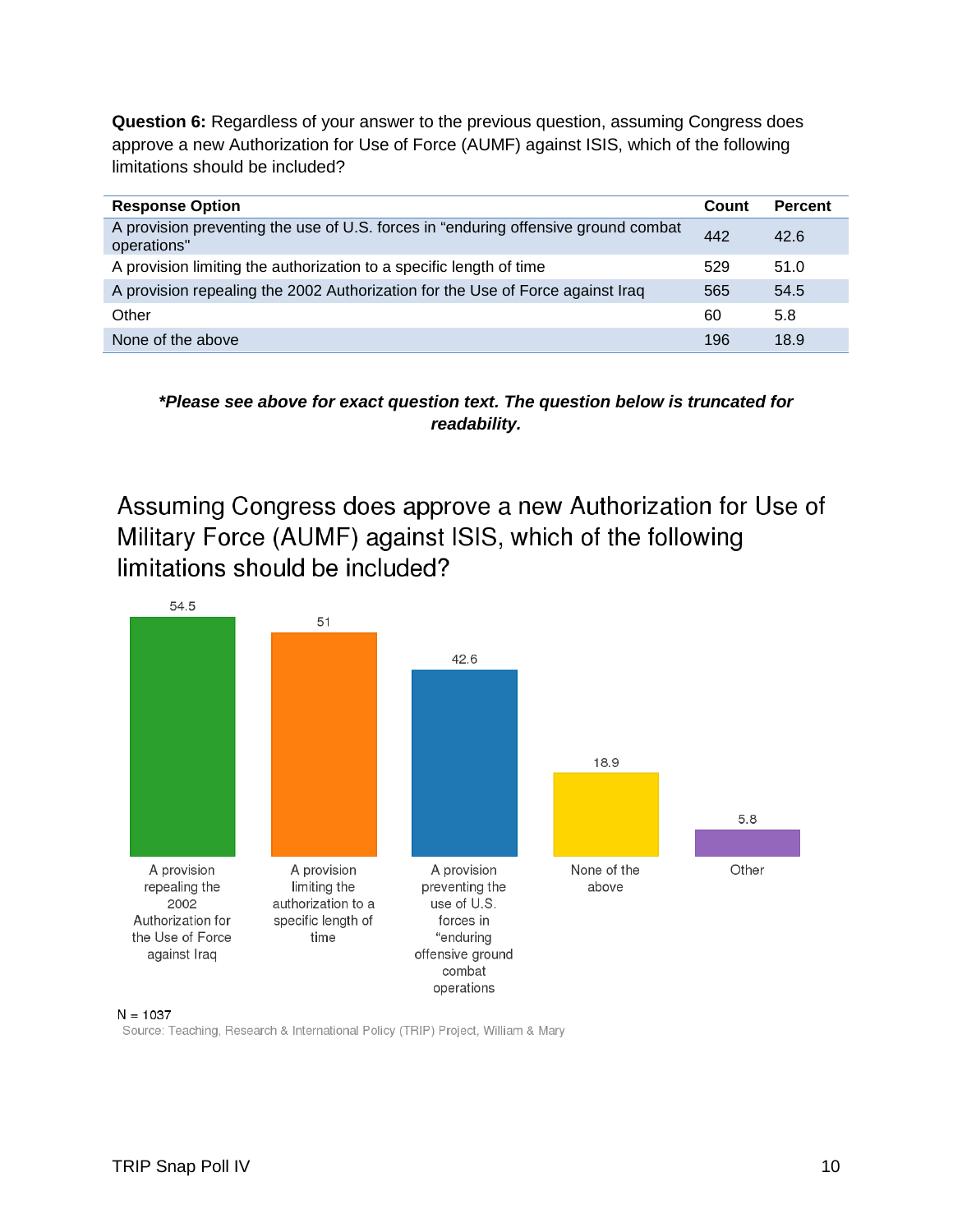**Question 7 (random assignment):** Which comes closest to your opinion:

| <b>Response Option</b>                                                                                                   | Count | <b>Percent</b> |
|--------------------------------------------------------------------------------------------------------------------------|-------|----------------|
| The U.S. government is spending too much money on efforts to fight the Ebola<br>epidemic in West Africa                  | 9     | 2.5            |
| The U.S. government is spending about the right amount of money on efforts to<br>fight the Ebola epidemic in West Africa | 155   | 43.5           |
| The U.S. government is not spending enough money on efforts to fight the Ebola<br>epidemic in West Africa                | 132   | 37.1           |
| Don't know                                                                                                               | 60    | 16.9           |

## Which comes closest to your opinion:

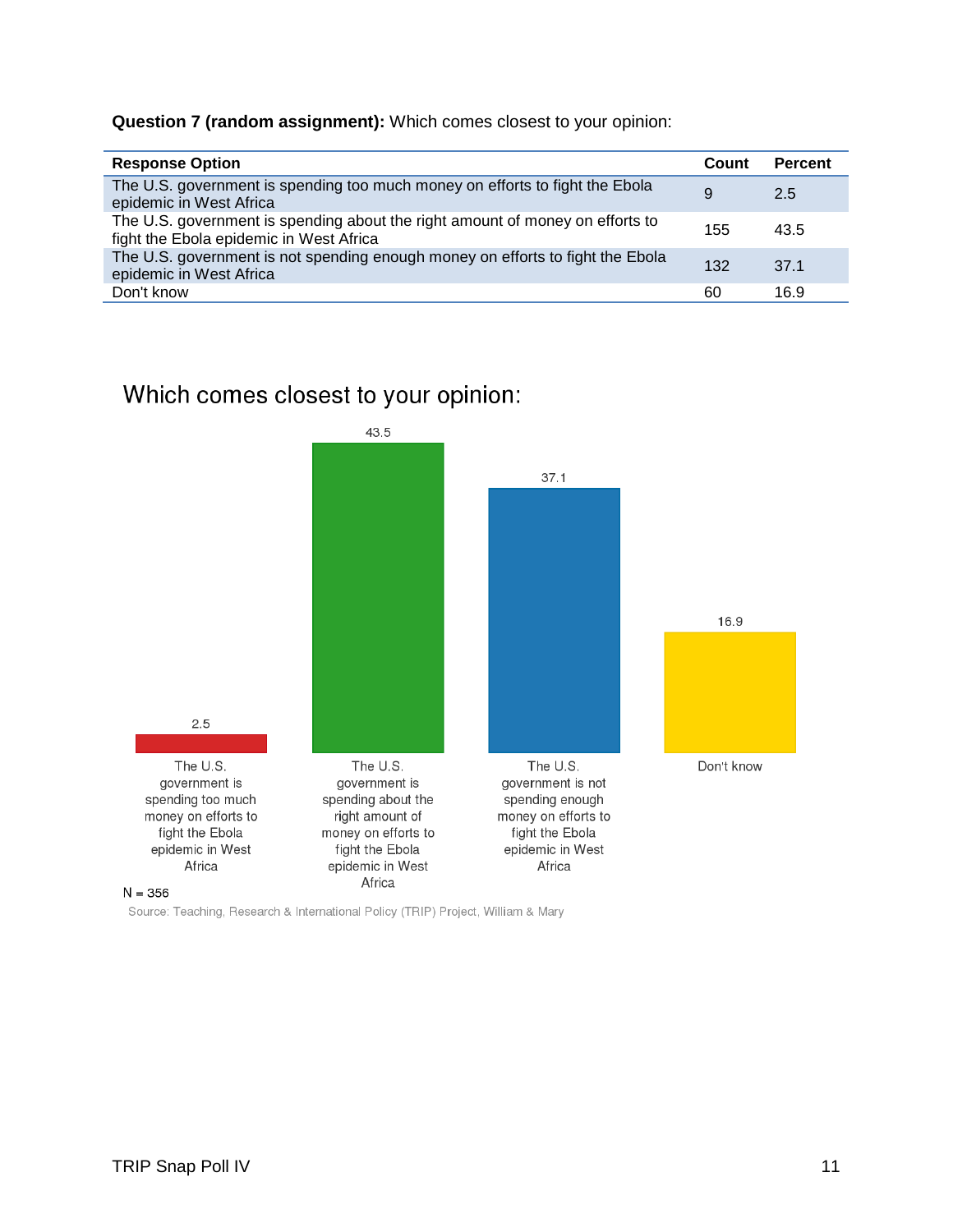**Question 7 (continued):** The U.S. government has spent roughly one billion dollars on international efforts to fight Ebola. Which comes closest to your opinion:

| <b>Response Option</b>                                                                                                   | Count | <b>Percent</b> |
|--------------------------------------------------------------------------------------------------------------------------|-------|----------------|
| The U.S. government is spending too much money on efforts to fight the Ebola<br>epidemic in West Africa                  | 15    | 4.5            |
| The U.S. government is spending about the right amount of money on efforts to<br>fight the Ebola epidemic in West Africa | 183   | 54.3           |
| The U.S. government is not spending enough money on efforts to fight the Ebola<br>epidemic in West Africa                | 100   | 29.7           |
| Don't know                                                                                                               | 39    | 11.6           |

The U.S. government has spent roughly one billion dollars on international efforts to fight Ebola. Which comes closest to your opinion:

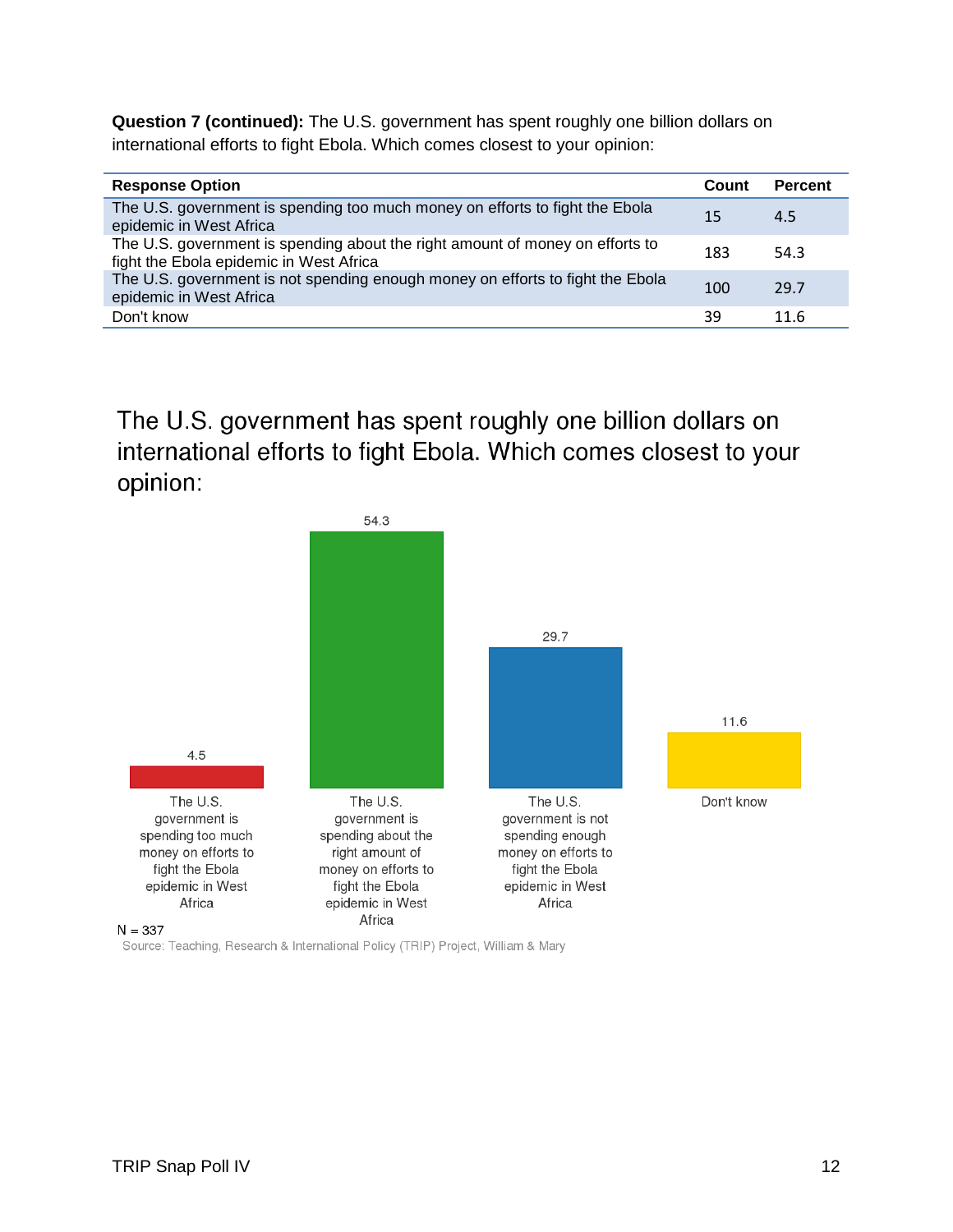**Question 7 (continued):** The U.S. government has appropriated \$5.4 billion on efforts to fight the Ebola epidemic, with roughly one billion of that spent on international efforts and over \$4 billion to support domestic health care and travel regulations to protect Americans from Ebola. Which comes closest to your opinion:

| <b>Response Option</b>                                                                                                   | Count | <b>Percent</b> |
|--------------------------------------------------------------------------------------------------------------------------|-------|----------------|
| The U.S. government is spending too much money on efforts to fight the Ebola<br>epidemic in West Africa                  | 34    | 9.7            |
| The U.S. government is spending about the right amount of money on efforts to<br>fight the Ebola epidemic in West Africa | 177   | 50.4           |
| The U.S. government is not spending enough money on efforts to fight the Ebola<br>epidemic in West Africa                | 108   | 30.8           |
| Don't know                                                                                                               | 32    | 9.1            |

**\*Please see above for exact question text. The question below is truncated for readability.** 

The U.S. government has spent \$5.4 billion on Ebola, with roughly one billion on international efforts and over \$4 billion to protect Americans from Ebola. Which comes closest to your opinion:

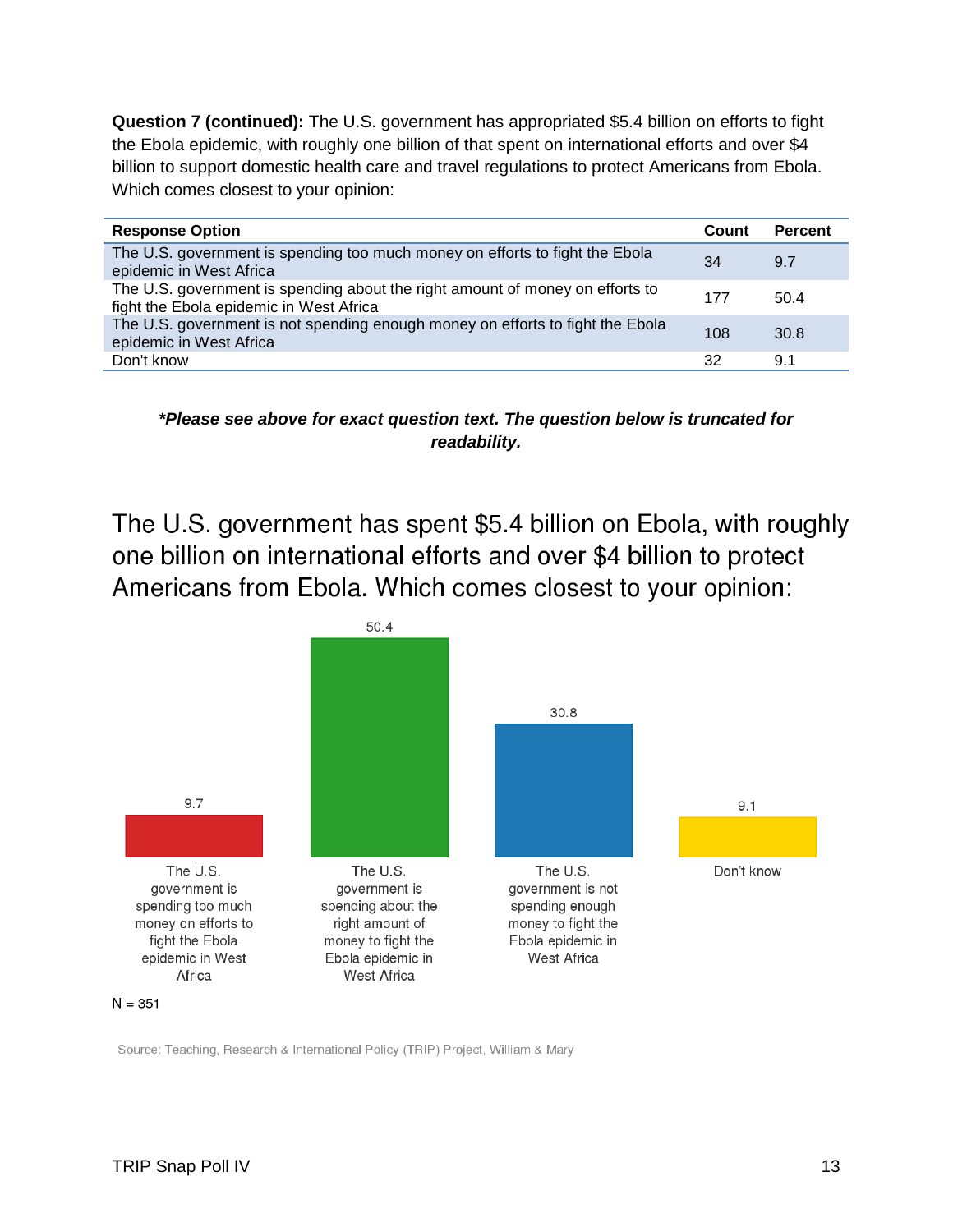**Question 8:** The Trans-Pacific Partnership (TPP) is a proposed regional trade and investment agreement involving the United States and twelve other countries that is intended to "enhance trade and investment among the TPP partner countries." If the TPP were approved today, would it be a good thing or a bad thing for the U.S. economy?

| <b>Response Option</b> | Count | <b>Percent</b> |
|------------------------|-------|----------------|
| Good thing             | 724   | 70.0           |
| Bad thing              | 155   | 15.0           |
| Don't know             | 155   | 15.0           |

**<sup>\*</sup>Please see above for exact question text. The question below is truncated for readability.** 

If the Trans-Pacific Partnership (TPP) were approved today, would it be a good thing or a bad thing for the U.S. economy?



 $N = 1034$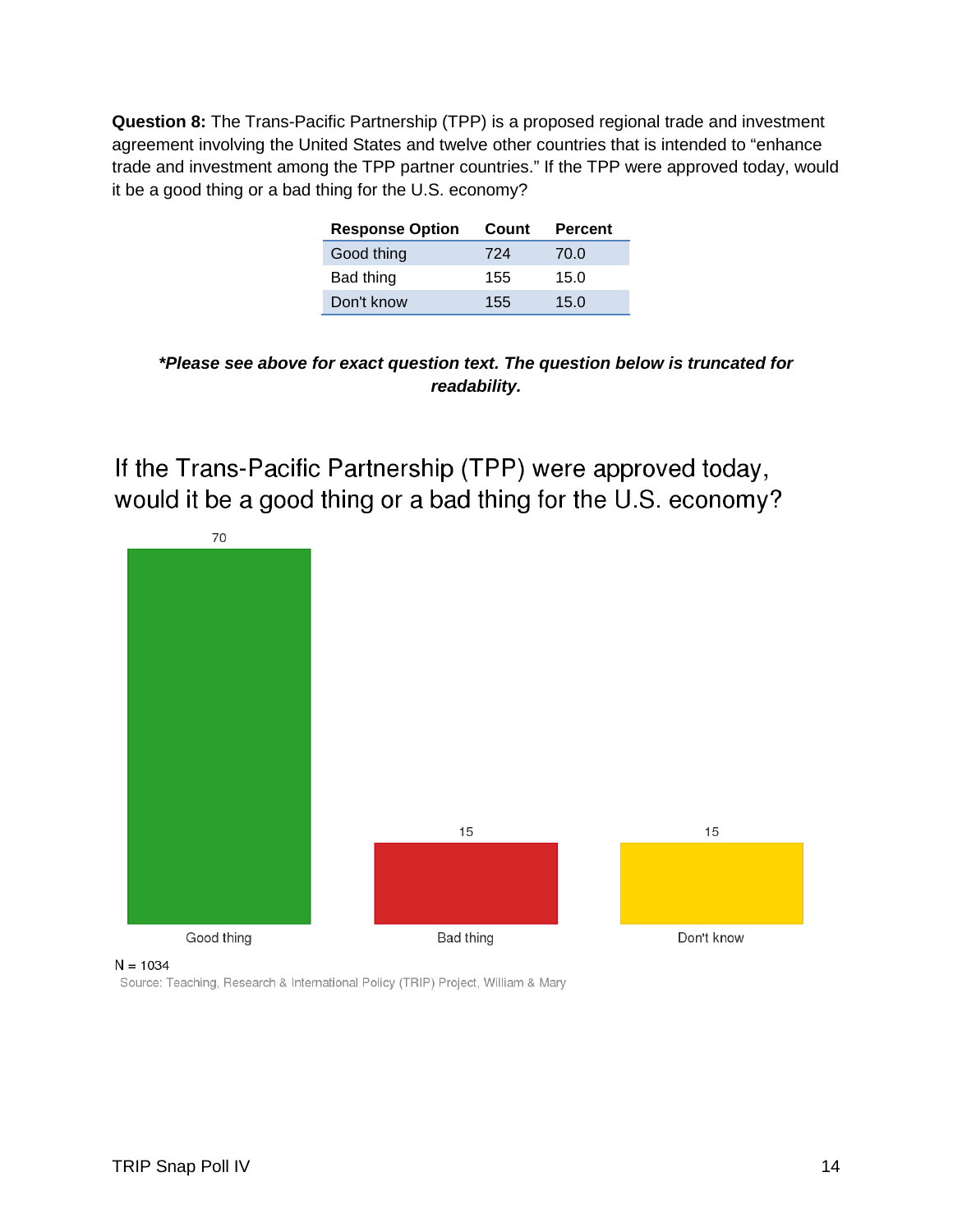**Question 9:** In November 2014, the United States and China announced an agreement to work together to solve the threat of global warming. President Obama announced that the United States would cut its carbon pollution by 26% by the year 2025. China agreed to stabilize its carbon pollution levels and meet 20% of its energy needs through clean renewable energy by 2030. The announced goals were voluntary.

Please indicate the extent to which you agree or disagree with each of the following statements: [**Country Name] will meet its carbon pollution reduction and clean energy goals from the November 2014 agreement.** 

|       | <b>Response Option</b>   | Count | <b>Percent</b> |
|-------|--------------------------|-------|----------------|
| China | <b>Strongly Agree</b>    | 64    | 6.2            |
|       | Somewhat Agree           | 321   | 30.9           |
|       | Somewhat Disagree        | 409   | 39.3           |
|       | <b>Strongly Disagree</b> | 246   | 23.7           |
|       |                          |       |                |
| U.S.  | <b>Strongly Agree</b>    | 78    | 7.5            |
|       | Somewhat Agree           | 432   | 41.5           |
|       | Somewhat Disagree        | 401   | 38.5           |
|       | <b>Strongly Disagree</b> | 131   | 12.6           |
|       |                          |       |                |

### **\*Please see above for exact question text. The question below is truncated for readability.**

Please indicate the extent to which you agree or disagree with the following statement:



[Country Name] will meet its carbon pollution reduction and clean energy goals from the November 2014 agreement.

#### $N = 1040/1042$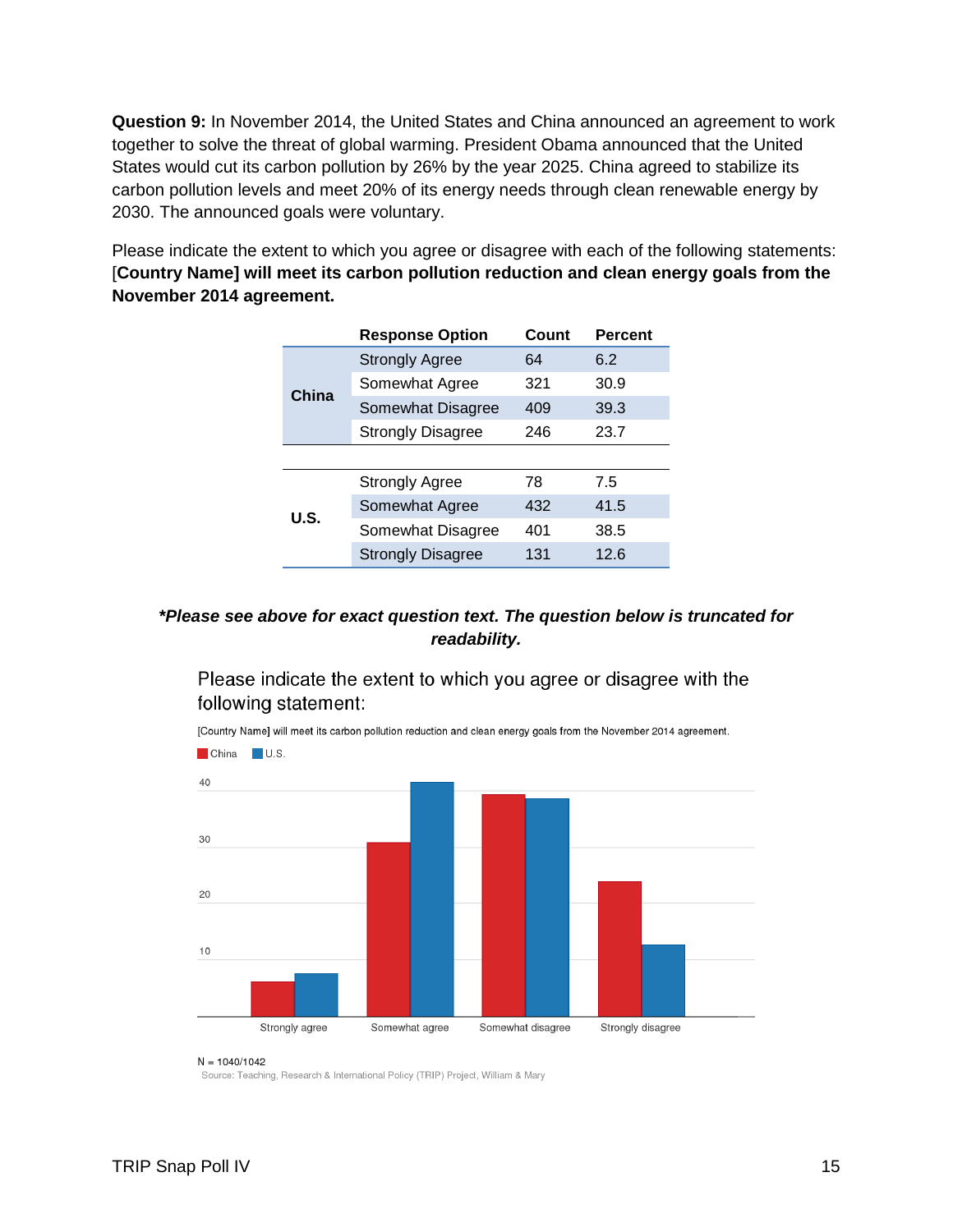**Question 10:** To the best of your knowledge, what percentage (from 0 to 100) of Americans would agree with the following statements?

| <b>Response Option</b>                                                                                    | Average |
|-----------------------------------------------------------------------------------------------------------|---------|
| The United States will meet its carbon pollution reduction<br>goals from the November 2014 agreement      | 47.7    |
| China will meet its carbon pollution reduction and clean<br>energy goals from the November 2014 agreement | 24.1    |

To the best of your knowledge, what percentage (from 0 to 100) of Americans would agree with the following statements?